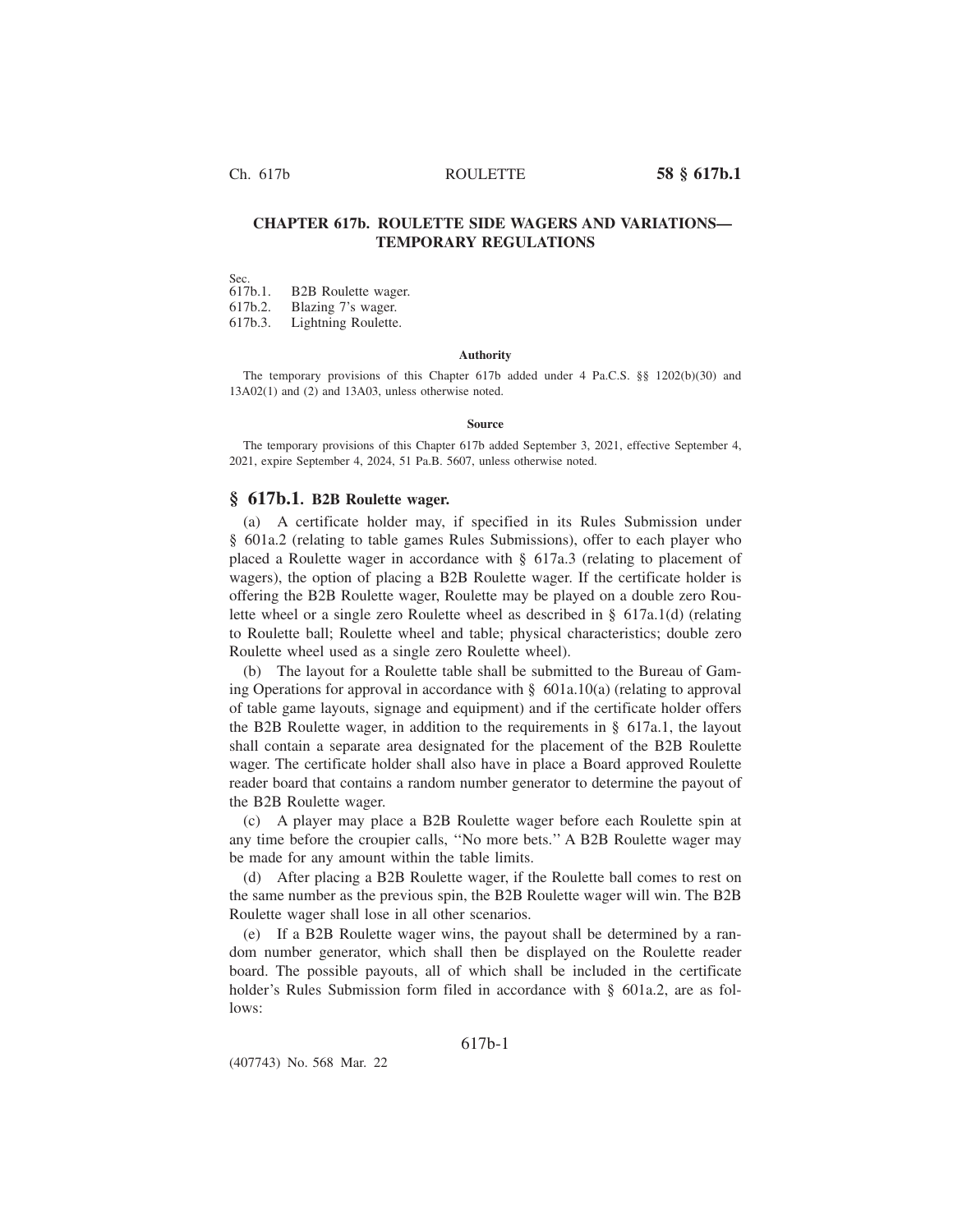- (i) 1000 to 1.
- (ii) 500 to 1.
- (iii) 250 to 1.
- (iv) 100 to 1.
- (v) 50 to 1.
- (vi) 25 to 1.
- (vii) 10 to 1.

# **§ 617b.2. Blazing 7's wager.**

(a) A certificate holder may, if specified in its Rules Submission under § 601a.2 (relating to table games Rules Submissions), offer to each player who placed a Roulette wager in accordance with § 617a.3 (relating to placement of wagers), the option of placing a Blazing 7's wager which shall win and trigger a Blazing 7's Bonus Round if the Roulette ball comes to rest in the compartment of the number 7, 17 or 27.

(b) The layout for the Blackjack table shall be submitted to the Bureau of Gaming Operations for approval in accordance with  $\S$  601a.10(a) (relating to approval of table game layouts, signage and equipment) and if the certificate holder offers the Blazing 7's wager, in addition to the requirements in § 617a.1 (relating to Roulette ball; Roulette wheel and table; physical characteristics; double zero Roulette wheel used as single zero Roulette wheel), the layout shall contain a separate area designated for the placement of the Blazing 7's wager as well as an electro-mechanical release device approved by the Bureau of Gaming Operations and Office of Gaming Laboratory.

(c) After placing a Roulette wager, as required in § 617a.3, a player may place a Blazing 7's wager before each round of Roulette at any time before the croupier calls, ''No more bets.''

(d) The croupier shall rotate the Roulette ball and complete the round of play in accordance with  $\S$  617a.5(a)—(e) (relating to rotation of wheel and ball), settling all winning and losing Roulette wagers.

(e) If a player has placed a Blazing 7's wager and the Roulette ball comes to rest in the compartment of the number 7, 17 or 27, the player's Blazing 7's wager shall win and trigger the Blazing 7's bonus round spin to determine the payout of the wager.

(f) The Blazing 7's bonus round shall begin with the croupier loading three Roulette balls into the approved electro-mechanical release device.

(g) The croupier shall activate the Roulette wheel and press the release button on the electro-mechanical release device, releasing the three Roulette balls on the Roulette wheel simultaneously. The certificate holder may offer a wireless button to a player who has placed a winning Blazing 7's wager that would release the three Roulette balls onto the activated Roulette wheel.

617b-2

(407744) No. 568 Mar. 22

*2022 Commonwealth of Pennsylvania*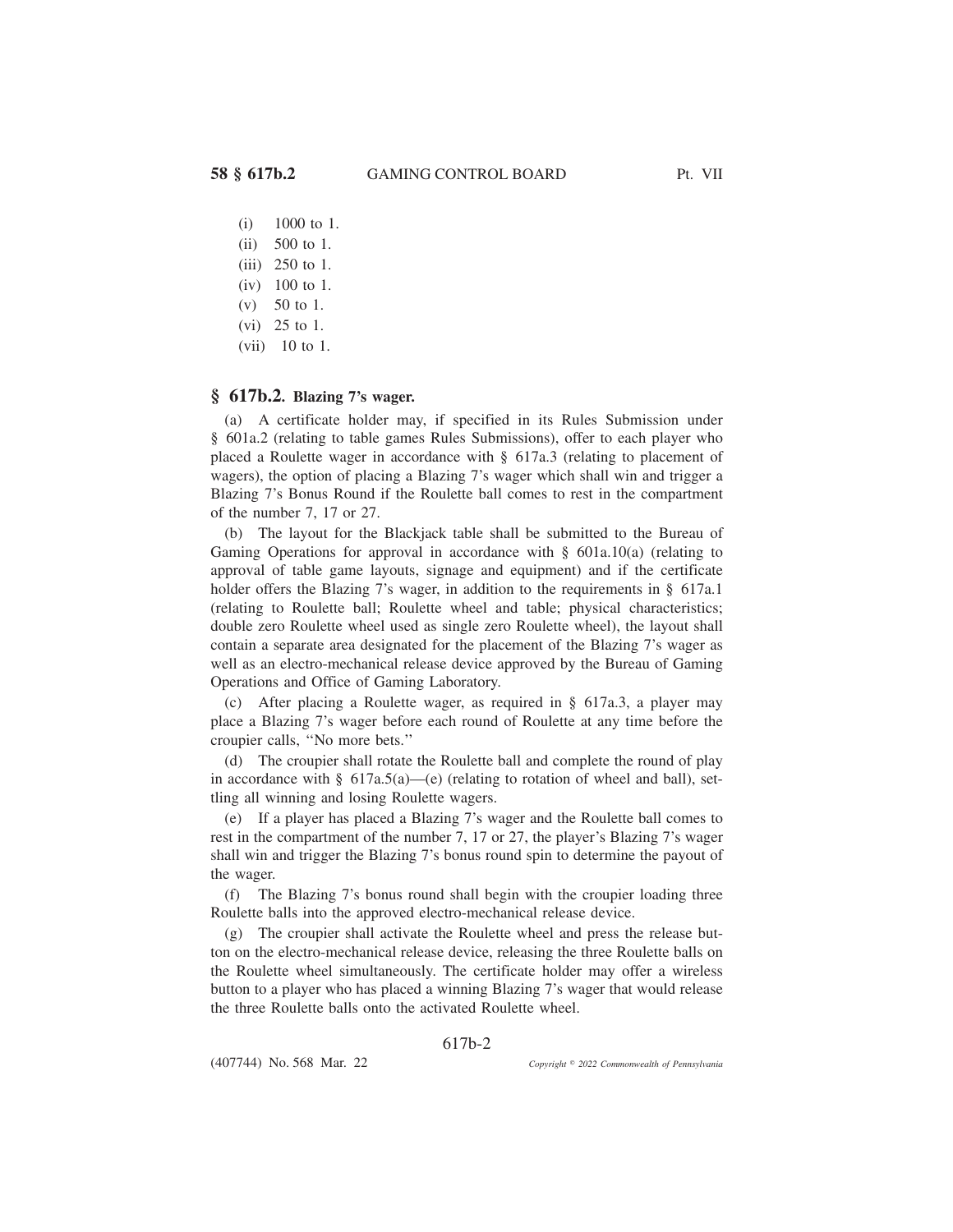(h) If two or more Roulette balls come to rest in the same compartment on the Roulette wheel, the croupier shall leave one ball in the compartment, remove the others and relaunch the removed Roulette balls.

(i) If two Roulette balls come to rest in the same compartment on the Roulette wheel, the croupier shall not remove the ball that did not come to rest in the same compartment while the other ball is relaunched.

(j) Based upon the compartments that the three Roulette balls comes to rest in during the Blazing 7's bonus round, the certificate holder may use one of the four paytables as follows, which shall be specified in its Rules Submission under § 601a.2:

| <i><u>Outcome</u></i>    | Paytable 1   | Paytable 2   |
|--------------------------|--------------|--------------|
| $7-17-27$ (all three)    | $1,000$ to 1 | 299 to 1     |
| $7-17-27$ (two of three) | $100$ to $1$ | $100$ to $1$ |
| $7-17-27$ (one of three) | $17$ to $1$  | $17$ to $1$  |
| Other                    | $7$ to $1$   | $7$ to $1$   |
| <i><u>Outcome</u></i>    | Paytable 3   | Paytable 4   |
| $7-17-27$ (all three)    | 1,000 to 1   | $299$ to 1   |
| $7-17-27$ (two of three) | $100$ to 1   | $100$ to 1   |
|                          |              |              |
| $7-17-27$ (one of three) | $17$ to $1$  | $17$ to $1$  |
| 3 balls in one color     | 11 to $1$    | $11$ to $1$  |

## **§ 617b.3. Lightning Roulette.**

(a) A certificate holder may, if specified in its Rules Submission under § 601a.2 (relating to table games Rules Submissions), offer to players a game variation entitled Lightning Roulette, where each player who placed and wins a straight wager in Roulette accordance with § 617a.3 (relating to placement of wagers) has the ability to win an increased payout based upon the results of a random number generator. If the certificate holder is offering Lightning Roulette, it must be played on a single zero Roulette wheel as described in § 617a.1(d) (relating to Roulette ball; Roulette wheel and table; physical characteristics; double zero Roulette wheel used as a single zero Roulette wheel).

(b) The layout for a Lightning Roulette table shall be submitted to the Bureau of Gaming Operations for approval in accordance with § 601a.10(a) (relating to approval of table game layouts, signage and equipment). Any Lightning Roulette table shall have in place a Board approved Roulette random number generator

617b-3

(407745) No. 568 Mar. 22